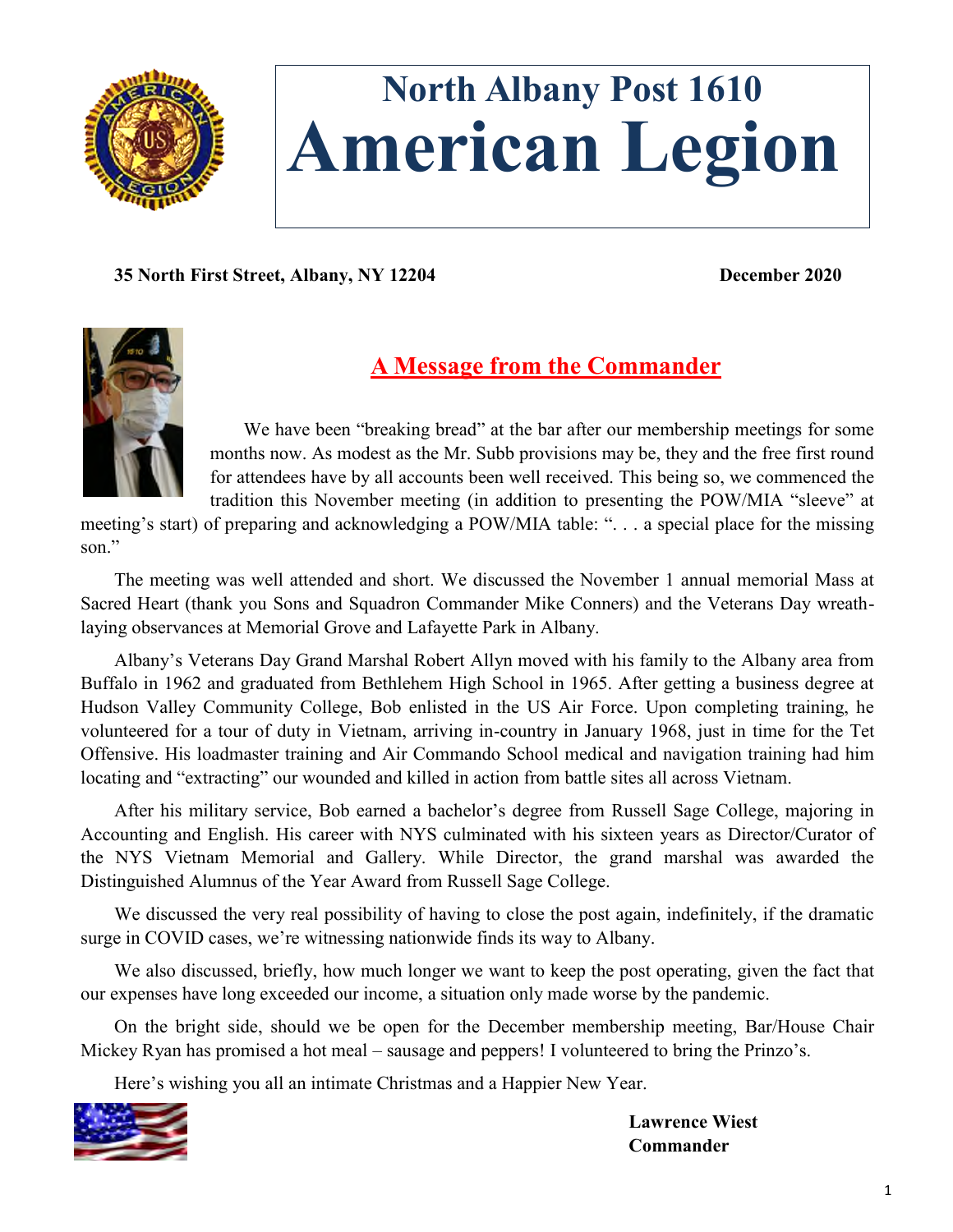### **Auxiliary News**

Thank you to all that donated to our Birthright project. Jan reported we had over \$250 in items and cash. At our November meeting, we voted to purchase 10 wreaths for graves at the Saratoga National Cemetery for the holidays and to give \$500 to the food pantry at the Stratton VA. The Toys for Tots box has arrived and is in the bar room at the Post. I am sure you have seen on TV that the Marine drive is asking for help from everyone because of the urgent needs this Christmas season. Please be as generous as possible.

Membership dues are coming in slowly. Jan reports we still have 26 outstanding members that have not paid for this year. Thank you to the 63 that have already paid. Does anyone have a family member interested in joining us in helping our veterans, military and their families? We could use some new members. Regular senior dues are \$25/yr. and juniors (under 18 years) are only \$8.00. Your daughters and granddaughters are welcome to join us. No one is too young!

I know many of you are sending us your greeting card fronts, but I wanted to let everyone know that per St. Jude's Ranch, they do not take Hallmark and American Greeting cards because of copyright laws. But, did you know that we can report blood donations, if you fly an American flag (how many days per month?), any volunteering you might be doing in your community (# of hours), and are you doing any virtual walks/runs (length and time).

Did you rake leaves for a neighbor? Have you done any buddy checks? Done grocery shopping for an elderly person? Sent donations to local food pantries or organizations doing Thanksgiving dinners? All of this is considered community service and is reportable. You may be wondering why you should report these small things? As a member of the American Legion Auxiliary, everything we do ends up getting reported to Congress by our National

organization and can be used as bargaining power for veterans issues we are trying to get Congress and the President to support. Our numbers may seem small, but when added to others in NYS and then those added to all other states' numbers, you can see how much impact this could have. Please keep track of your activities and email to me or another auxiliary officer listed on the back of the newsletter.

Keep posted, we will probably do another food drive in January for the VA Food Pantry. I received a list from the hospital saying some of the current needs are: plastic jars of pasta sauce, jelly (also in plastic jars), peanut butter, cereal, oatmeal, rice, boxes of mac & cheese, canned soups, vegetables, fruit, and canned chicken, and ramen soups. Also, bar soap, hand lotion, full size toothpaste and shampoo. Please keep them in mind when doing your own shopping.

Lastly, I'd like to wish everyone a belated Happy Thanksgiving and hope you had a wonderful holiday.

> **Yours for the Auxiliary, Judy Benner President**

#### **Birthright Inc.**

Auxiliary member Jan Precopia sent the following email on November 10:

"My husband and I delivered 5 boxes and a large bag of baby boy clothes to Birthright today. So many items but some were diapers, baby wipes, diaper rash cream, shampoo, baby wash, baby lotion, 15 new baby outfits, bibs, socks, rattles, teething rings, cash, blankets bought and handmade, fingerless mittens, many homemade hats and baby sweaters with matching hats!

"As I told the volunteers today that we are a small group of women but have big hearts and celebrate life! They were very pleased to have received all these gifts!

"Thank you ladies for all of you adopting this project!"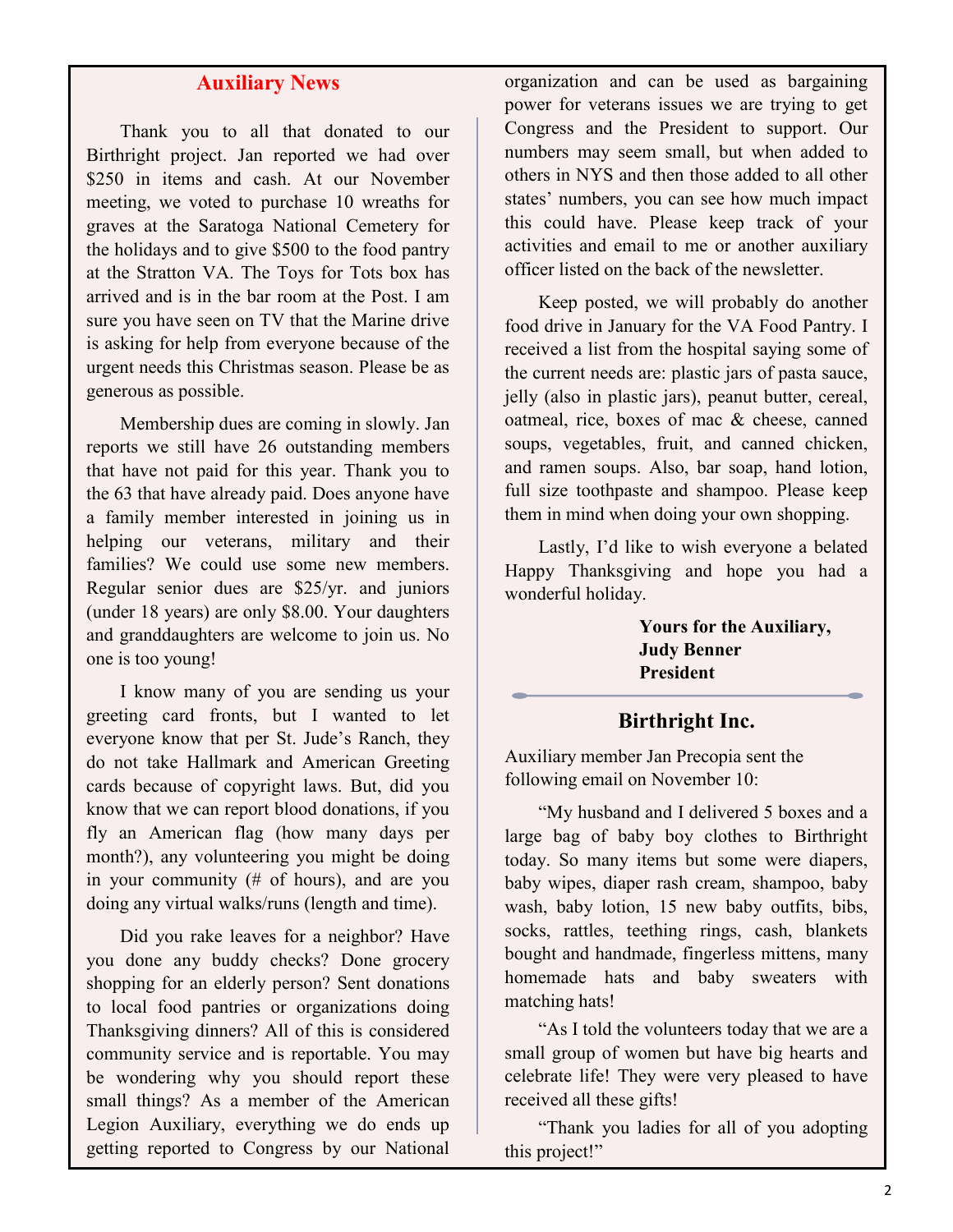

Veterans Day 2020, 11:00 a.m.: Your post commander Lawrence Wiest, in front of the Our Lady of Peace Memorial at New Scotland and South Lake Aves, introduces the day's grand marshal, Vietnam vet Robert Allyn, at the first of two wreathlaying ceremonies in Albany. (Photo by Michael Joyce)



Bob Allyn and his wife of 53 years Judy Allyn wait patiently while his praises are being sung before he gives remarks and is presented with his official sash of office. Behind them are Ft. Orange post member Ause Krumins, left, and our own post member Tom Tracy. (Photo by Michael Joyce)



Also in attendance were Cindy Roberts, left, president of American Gold Star Mothers, Albany Chapter 11, Gold Star Sister Pat Wagoner, and Carrie Farley, past president of American Gold Star Mothers Department of New York and a member of our post Auxiliary. (Photo by Michael Joyce)



Veterans Day, noon: Albany Mayor Kathy Sheehan with members of the Albany High School SGT Henry Johnson Battalion JROTC at the Vietnam Veterans and Gold Star Families memorials in Albany's Lafayette Park after the second wreathlaying ceremony. The cadets with their color guard were with us throughout the morning. (Photo by Michael Joyce)



Albany Veterans Day 2020 Grand Marshal Robert Allyn stands at ease in front of the east face of the Albany, NY Vietnam Veterans Memorial. (Photo by Michael Joyce)



Sunday, 1 November 2020, 0930 hrs: Having posted the colors in front of the altar in advance of the post's annual Mass in memory of those members who have passed this past year, the Albany High School JROTC color guard (partially obscured) salutes the flag before it "column lefts" down the south aisle of Sacred Heart Church. (Photo by Michael Conners)



Membership meeting, Sunday, 15 November 2020, 1230 hrs: "As always, we will set a special place for the missing son  $\dots$  ." (photo by Sara Wiest)